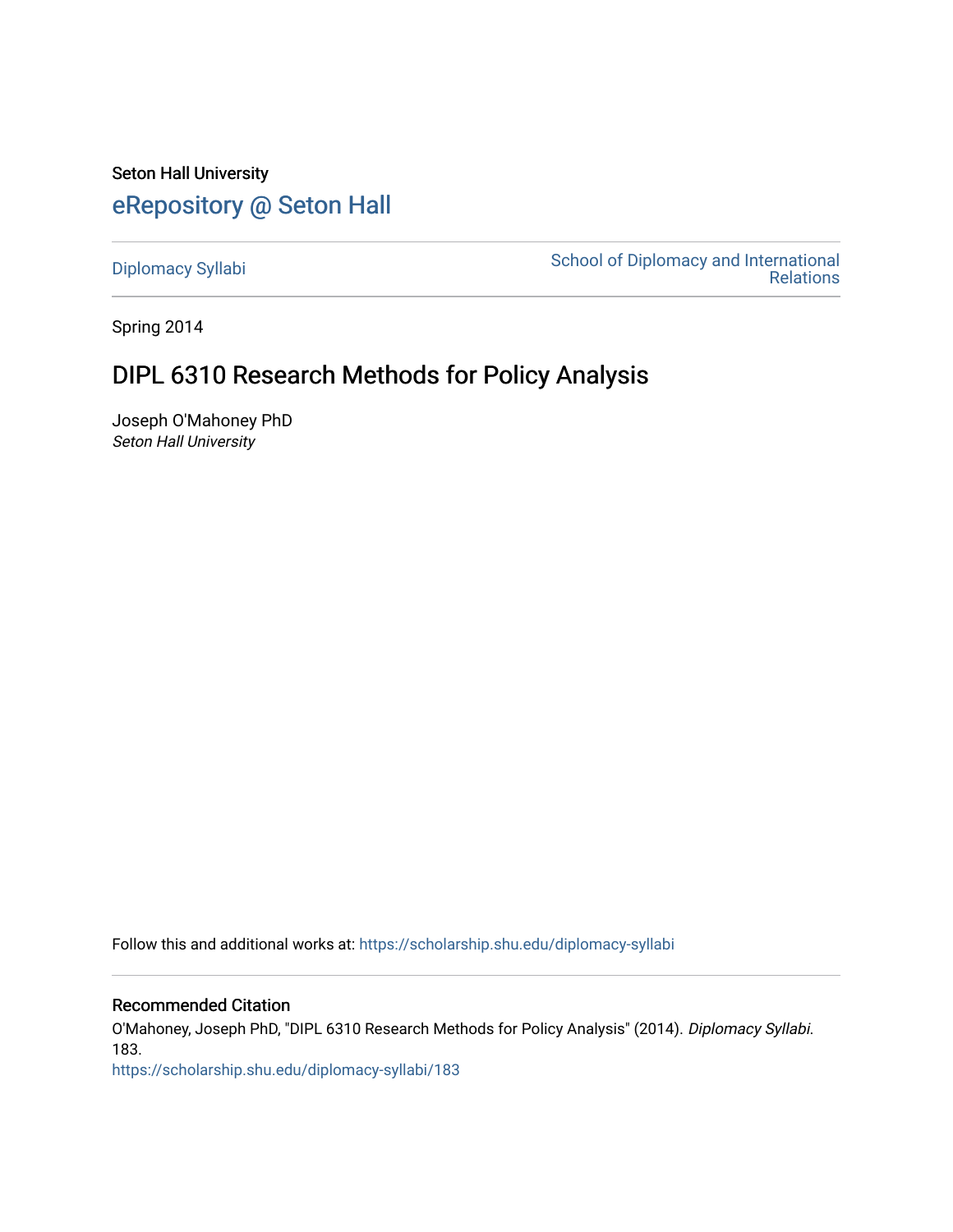# DIPL 6310 - Spring 2014 Research Methods for Policy Analysis

Instructor: Joseph O'Mahoney Office: 105 McQuaid Hall E-mail: joseph.omahoney@shu.edu Office Phone: (973) 275-2518

Class: Monday 17:00-19:10 in ST 123 Office Hours: Tuesday 13:00 - 15:00 & By appointment

# Course Description

The objectives of this class are twofold. The first goal is to develop a critical understanding of the use of scientific research in the practice and academic study of international affairs. While we will consider issues central to all research and some unique to qualitative analysis, the emphasis in this class is quantitative research. Whether you are primarily interested in security, finance, development, trade, or social issues, much research that is likely of interest to you uses some form of quantitative analysis. This is equally true for policy reports published by the UN, World Bank, Brookings, RAND, or other relevant organizations. In order to be a productive participant in the world of international affairs, you need to be able to understand the assumptions that underlie quantitative analyses, to disentangle proper and improper uses of quantitative evidence, and to ask intelligent questions about the validity of quantitative measurement and statistical methods.

A second goal of the class is to equip you with the basic skills to actually perform quantitative analyses using a statistical software package (SPSS in this case). These skills include being able to find, download, use, and manipulate datasets published on the internet; to produce and interpret basic graphs and tables in an intelligent way; and to execute and evaluate the output of basic statistical models, especially regression analysis. Bear in mind that the emphasis in this class is on the analysis of data and the substantive interpretation of results. Of necessity, some concepts and relationships will be represented mathematically, but the class is not a mathematical statistics class. Those desiring more rigorous mathematical treatments are encouraged to take follow-up courses in statistical theory and econometrics.

# Readings and Materials

Required readings are listed below for each class session. Most articles and book chapters will be posted online.

# TEXTBOOK:

Phillip H. Pollock III, 2011. The Essentials of Political Analysis, 4th edition, CQ Press. (NOTE: There is also a 3rd edition from 2008 that is a lot cheaper. However, there are some differences between the 3rd and 4th edition and I cannot guarantee that they are insignificant.)

Phillip H. Pollock III, 2011. An SPSS Companion to Political Analysis, 4th edition, CQ Press. (NOTE: This book is NOT REQUIRED. However, we will be using SPSS and some students might find this helpful.)

We will be using a statistical software package called SPSS. Students may use university computers equipped with SPSS either in the information commons area of the library on the second floor or at one of the public computer labs. You may want to purchase the software;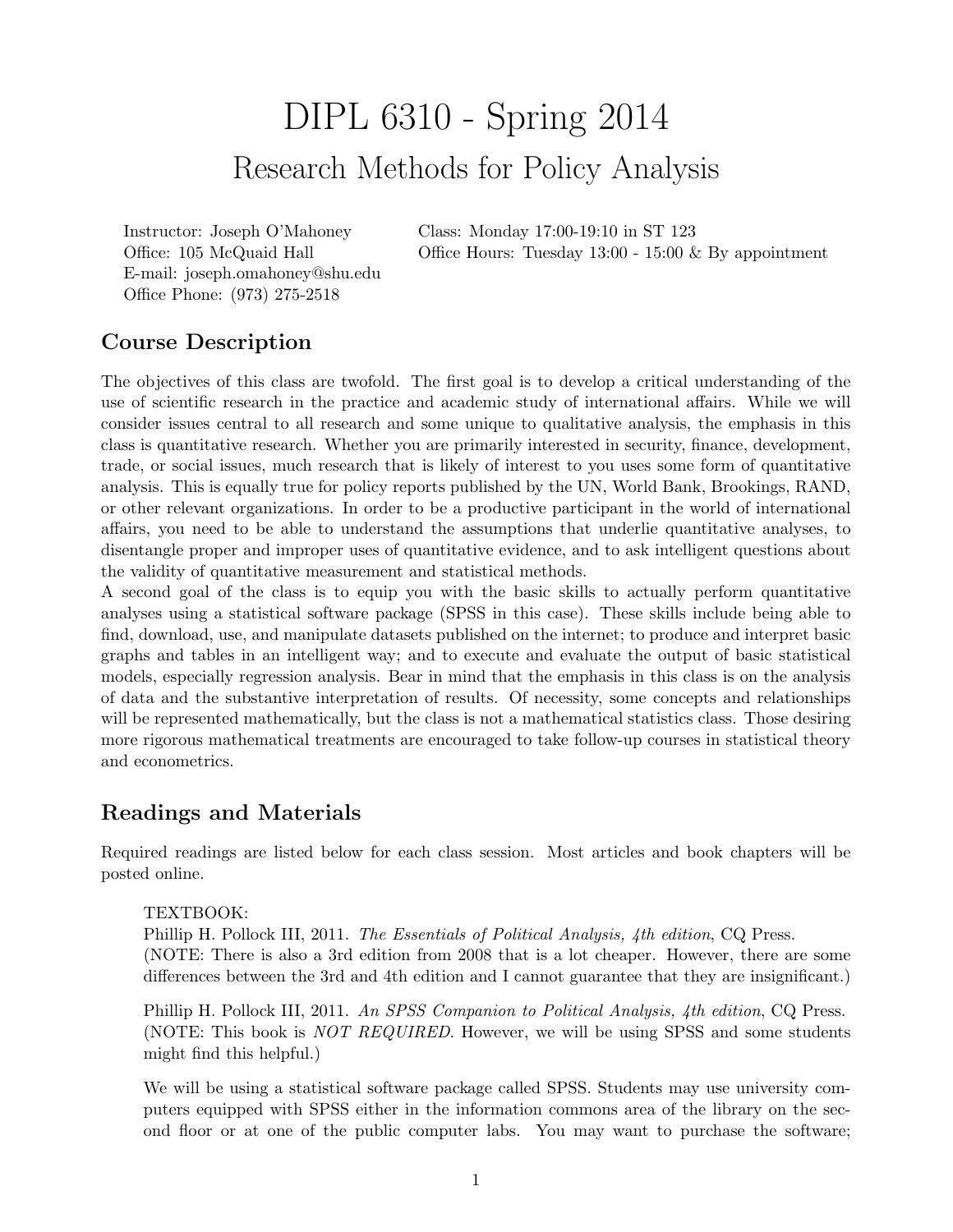it is available here: http://www.onthehub.com/spss/. Alternatively, there is an open-source statistical package apparently very similar to SPSS. It is called PSPP and is available here: http://www.gnu.org/software/pspp/. If you choose to rent, purchase, or download software, I am not responsible for its functionality.

We will also use a free on-line course on Probability and Statistics from the Open Learning Initiative. This is analogous to an interactive reading assignment. It is essential that you complete these modules before class. I will be covering to some extent the lessons from these modules during class and illustrating them using international affairs examples but I will not repeat everything. That is: I will assume during lectures that you have completed the modules. You can learn more about the course and sign up here:

http://oli.cmu.edu/courses/free-open/statistics-course-details/

# Course Objectives

- 1. To familiarize students with the key principles underlying the scientific study of politics, public policy, and international affairs;
- 2. To enable students to undertake their own research and to thoughtfully critique the research of others;
- 3. To allow students to develop their skills in analyzing, and to feel comfortable working with, quantitative data;

# Requirements and Grading

| Homework Assignments  | 20% |
|-----------------------|-----|
| Mid-term exam         | 20% |
| Data Analysis Paper   | 30% |
| Research Design Paper | 30% |

In-class activities Students should bring something to write with to each class session. This can be a laptop, a pen/pencil and paper, or something else. Also, students should only use their laptop or other electronic device for class-related purposes during active class time (this does not include any mid-class breaks). There is research which shows that, for example, using the internet for non-class-related activities like facebook or youtube not only leads to worse performance for the student doing these activities, but also the students to either side and behind them.

## Homework Assignments - 20%

There will be a variety of homework assignments during the semester. The goal of these assignments is to give you an opportunity to work through the concepts and ideas from the class and/or practice the types of analyses that will be crucial on the midterm exam and the data analysis paper (as well as in your future lives).

#### Mid-term in-class exam - 20%

The questions will bear great similarity to those asked on the homework assignments, the exercises in the Pollock book, and to the questions asked in the on-line modules. The exam will be open book and notes. Materials are both the readings and the class notes.

### Data Analysis Paper - 30%

Students will use data collected by others to research an international affairs topic of their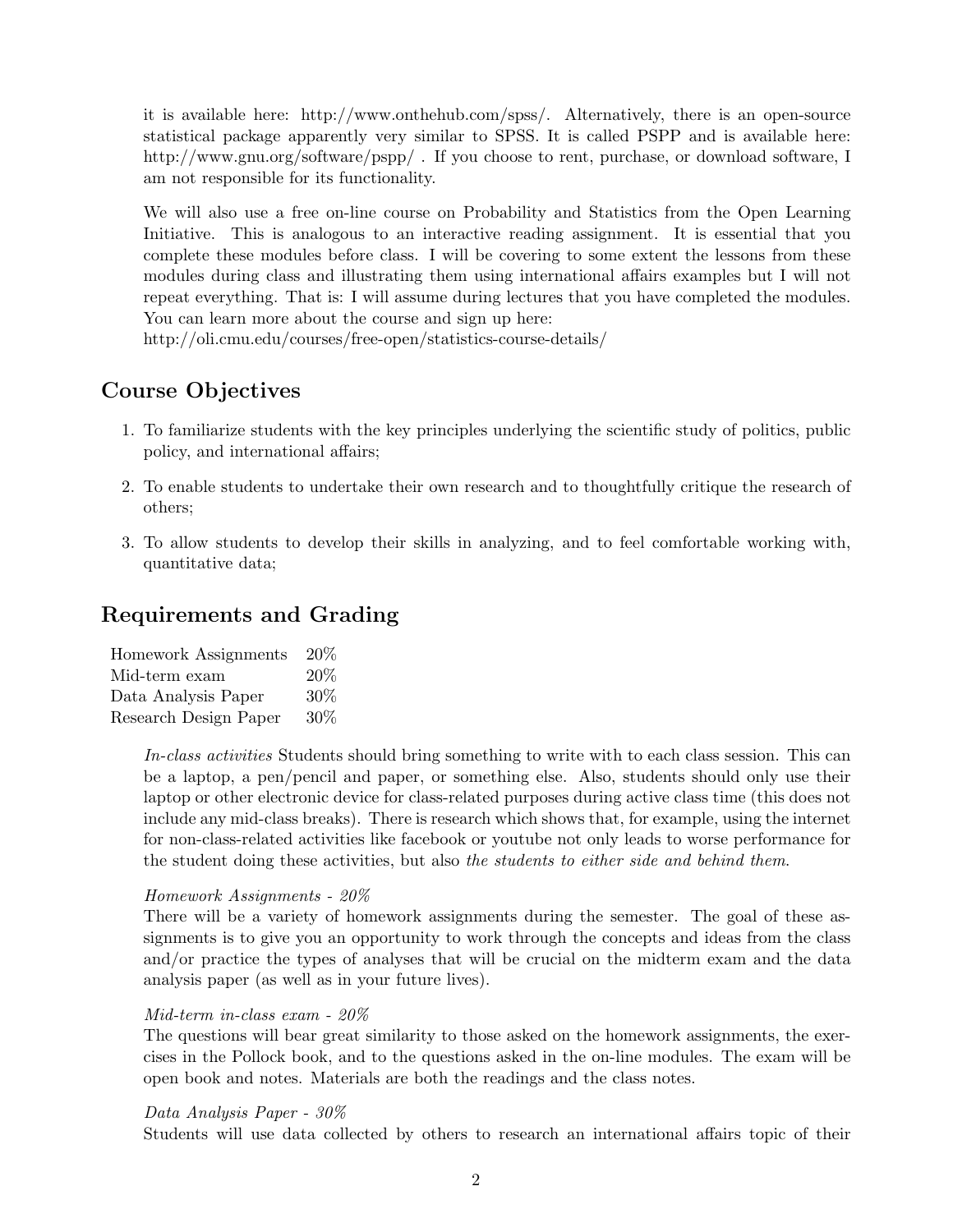choosing. This paper will have a fixed structure: it starts with a research question and ends with a regression analysis. I will distribute more specific instructions in class. The assignment is due in week 13. I will distribute appropriate data. This project may be undertaken individually or in a small group of two or (maximum) three.

# Research Design Paper - 30%

The research design paper (15 pages) should draw on all of the material from the class as well as your knowledge of an interest in researching a substantive international affairs topic. This research design can be qualitative, quantitative or both. This is preparation for your master's research project. You will:

- Develop an international relations research question
- Locate the question in the context of relevant literature (i.e. discuss the importance of the question for theory and policy)
- Review the relevant literature on the topic
- Outline a strategy for answering this question by addressing the following issues:
	- ∗ Operationalize the dependent variable
	- ∗ Develop a series of alternative explanations for the outcome
	- ∗ Specify the sort of evidence that will enable you to choose between those alternative explanations

# Communications Policy

The primary mode of communication between you and I is email. I will endeavour to respond to email within 48 hours, but usually I will be able to do so within 24 hours.

# Accommodations Policy

Students requiring special accommodation should contact Disabilities Support Services.

# Academic Integrity

Thinking about cheating? Don't do it. Standards of academic conduct are set forth in the School of Diplomacy's Standards of Academic Conduct, http://www.shu.edu/academics/diplomacy/academicconduct.cfm. By registering, you have acknowledged your awareness of the Standards, and you are obliged to become familiar with your rights and responsibilities as defined by the Standards. Violations of the Standards of Academic Conduct will not be treated lightly, and disciplinary actions will be taken should such violations occur. Please see me if you have any questions about the academic violations described in the Code in general or as they relate to particular requirements for this course.

# Course Schedule

Many readings will be posted electronically. If you are unable to access a reading, please contact me in adequate time before the class session in which the reading is due. This schedule of readings may be changed with appropriate notice.

# 1. January 13 Introduction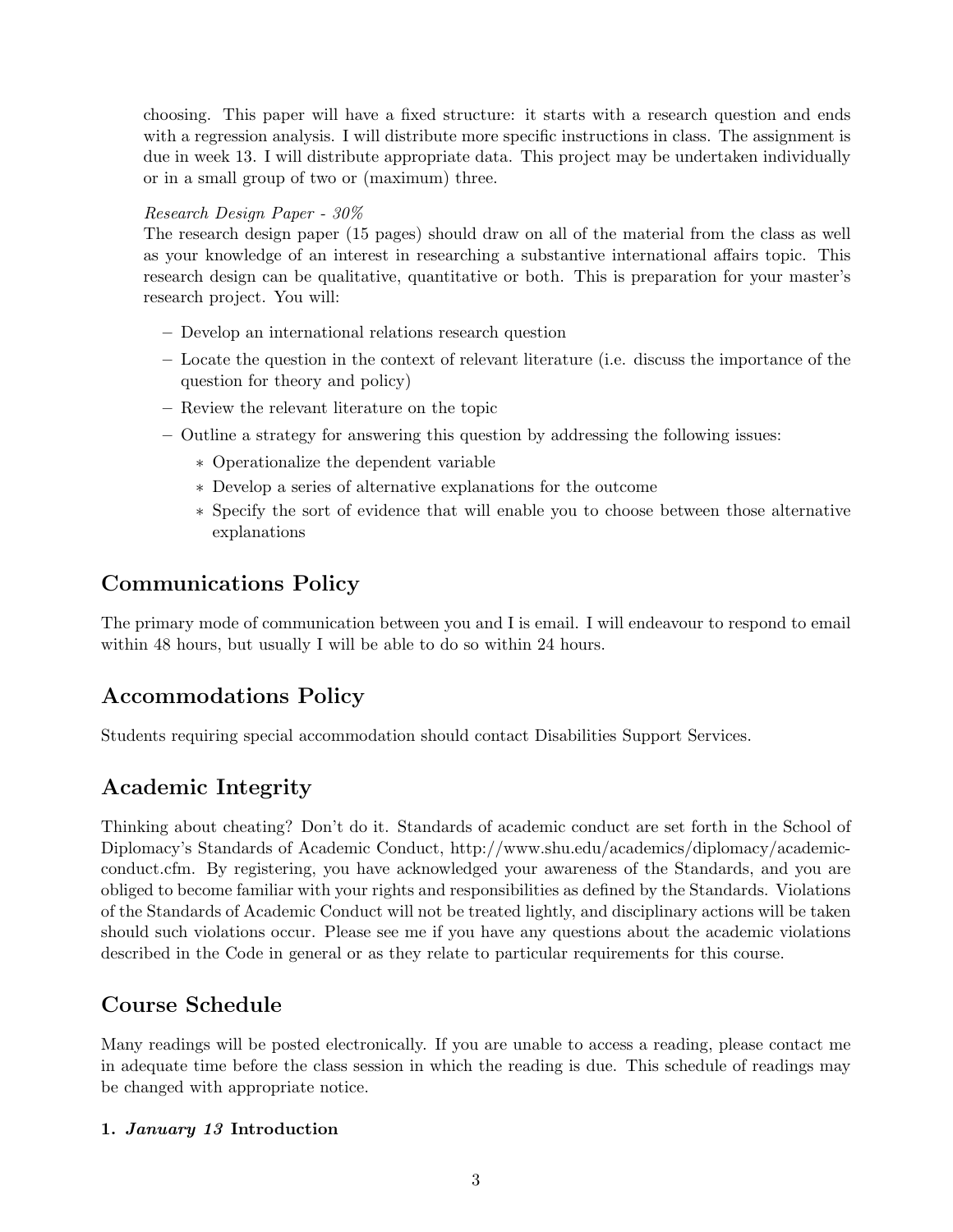Optional These two recent blog posts, while not specifically pertaining to diplomacy/political science/international relations, are good examples of the kind of debate oriented around the scientific nature of certain disciplines:

http://articles.latimes.com/2012/jul/13/news/la-ol-blowback-pscyhology-science-20120713 http://blogs.scientificamerican.com/the-curious-wavefunction/2013/08/13/is-psychology-

a-real-science-does-it-really-matter/

# 2. January 20 Martin Luther King Jr. Day - University Closed

## 3. January 27 Social Science and Asking Questions

Pollock, Introduction.

Kenneth Hoover and Todd Donovan. 'Thinking Scientifically' in The Elements of Social Scientific Thinking, Wadsworth Publishing, Chapter 1.

Dahl, Robert, "The Nature of the Problem" and "Appendix B: Methods and Data" pp. 1-8 & 330-40 in Who Governs? Democracy and Power in an American City (New Haven: Yale University Press, 1961).

David M. Edelstein, "Occupational Hazards: Why Military Occupations Succeed or Fail," International Security 29, no. 1 (Summer 2004): 49-91.

ASSIGNMENT #1 DUE

# 4. February 3 Causality and Causal Mechanisms

Peter Menzies, 2008. Counterfactual Theories of Causation, 1 and 2.1, http://plato.stanford. edu/entries/causation-counterfactual/

Jon Elster, 2007. Explaining Social Behavior: More Nuts and Bolts for the Social Sciences, Cambridge: Cambridge University Press, Chapter 1 and 2.

Alexander George and Andrew Bennett, 2005. Process Tracing and Historical Explanation, pp. 205-232 in Case Studies and Theory Development in the Social Sciences, Cambridge,MA: MIT Press.

## 5. February 10 Experiments, Quasi-experiments, and Observational Studies

Pollock, Chapter 4.

John Gerring. 2011. Social Science Methodology: A Unified Framework, Cambridge University Press. pp. 256-290.

## Examples

Paluck, Elizabeth Levy, and Donald P. Green. 2009. "Deference, Dissent, and Dispute Resolution: An Experimental Intervention Using Mass Media to Change Norms and Behavior in Rwanda." American Political Science Review 103(4): 622-644.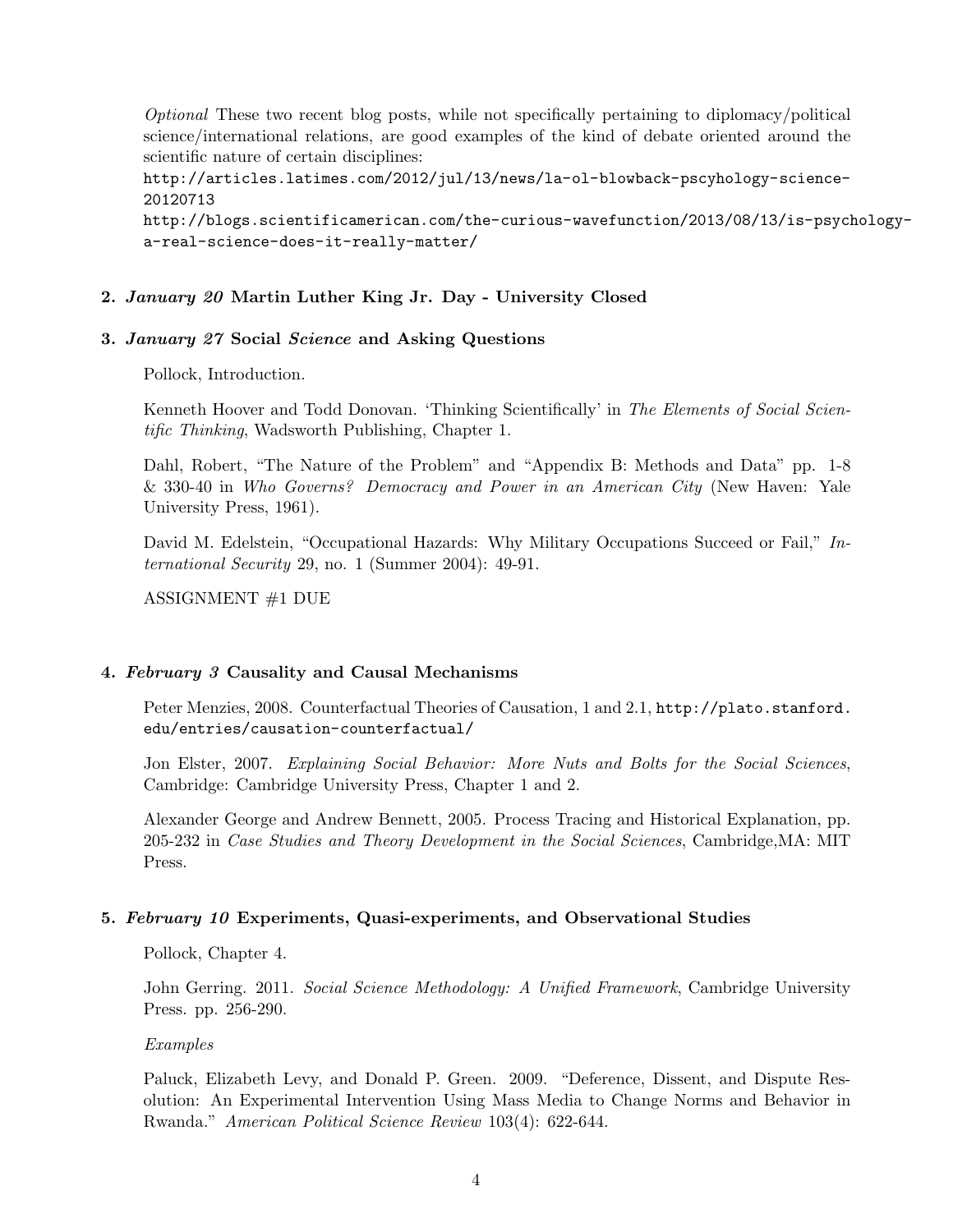Christopher Blattman and Jeannie Annan, 2011. "Reintegrating and Employing High Risk Youth in Liberia: Lessons from a randomized evaluation of a Landmine Action agricultural training program for ex-combatants", Evidence from Randomized Evaluations of Peacebuilding in Liberia: Policy Report 2011.1

Also, see summary here: http://www.poverty-action.org/project/0138

James H. Fowler, 2008. "The Colbert Bump in Campaign Donations: More Truthful than Truthy", *PS: Political Science*  $\&$  *Politics*, 41(3): 533-539.

Campbell, Donald T., and H. Laurence Ross. 1968. "The Connecticut Crackdown on Speeding: Time-Series Data in Quasi-Experimental Analysis." Law & Society Review 3(1): 33-54.

### 6. February 17 Measurement and Descriptive statistics

Pollock, Chapter 1 and 2.

OLI Module 1, Examining Distributions.

R.P. Cuzzort and James S. Vrettos, 1996. 'Assessing the Unfamiliar: Deviation', in The Elementary Forms of Statistical Reasoning, New York, NY: St Martin's Press, pp. 113-122.

Joshua S. Goldstein, 2011. "Three Myths: Finding the Truth When the Conventional Wisdom is Wrong," in Winning the War on War: The Decline of Armed Conflict Worldwide, Plume.

ASSIGNMENT #2 DUE

### 7. February 24 Association / Correlation

OLI Module 2, Examining Relationships, p.43 to p.55 [Including Linear Relationships 7 and 8. We will be covering this material again in more detail later in the semester.]

R.P. Cuzzort and James S. Vrettos, 1996. 'The Statistical Expression of Relations: The Quest for Patterns', in The Elementary Forms of Statistical Reasoning, New York, NY: St Martin's Press, pp. 197-216.

Putnam, Robert. 1993. Making Democracy Work: Civic Traditions in Modern Italy. Princeton: Princeton University Press. Chapter 4.

ASSIGNMENT #3 DUE

#### 8. March 3 Foundations of Statistical Inference I

OLI Modules 8, Random Variables, and 9, Sampling Distributions.

Pollock, Chapter 6.

R.P. Cuzzort and James S. Vrettos, 1996. 'The Normal Curve', in The Elementary Forms of Statistical Reasoning, New York, NY: St Martin's Press, pp. 123-136.

#### MARCH 10 NO CLASS - SPRING BREAK

### 9. March 17 Foundations of Statistical Inference II